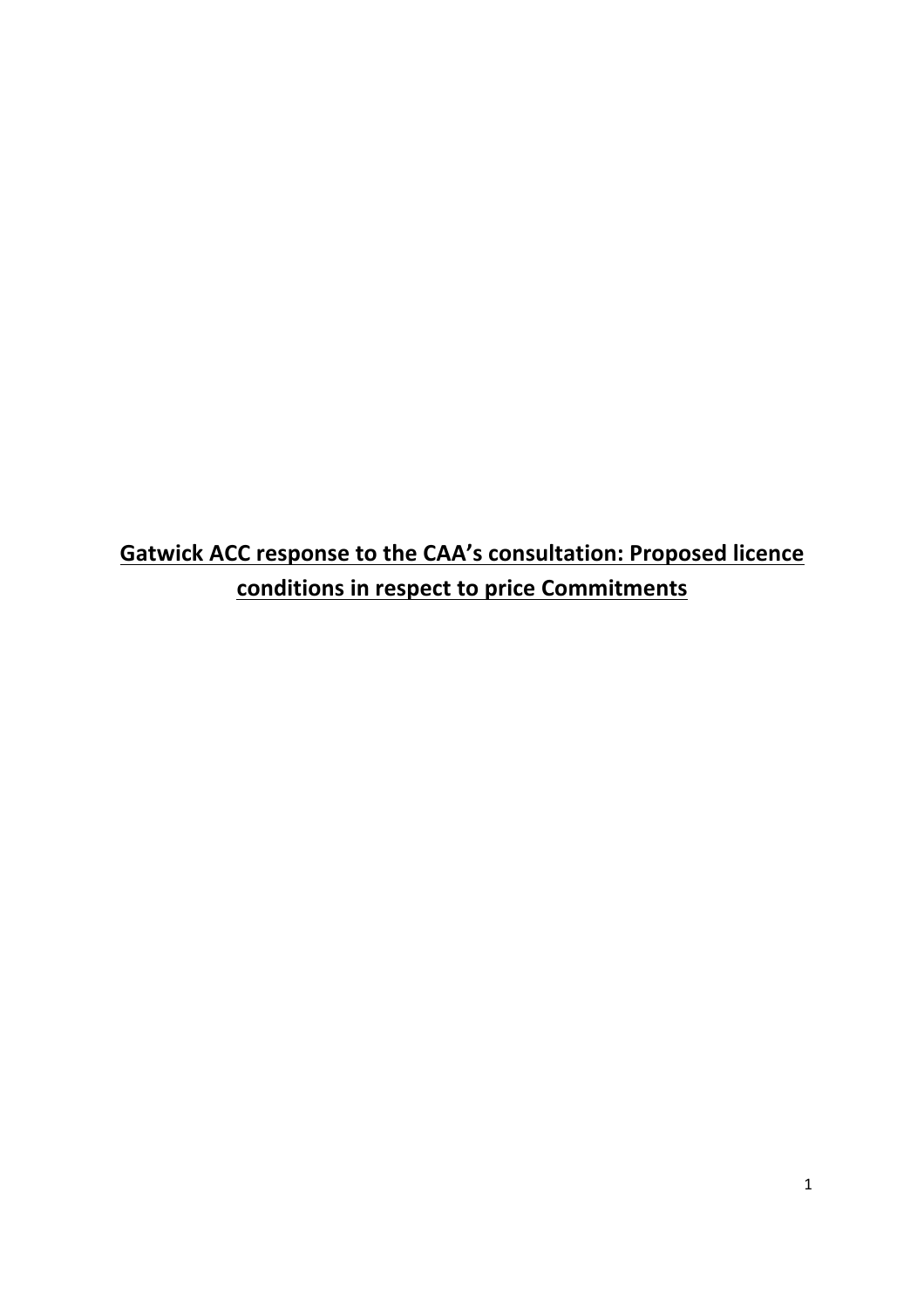# **Contents**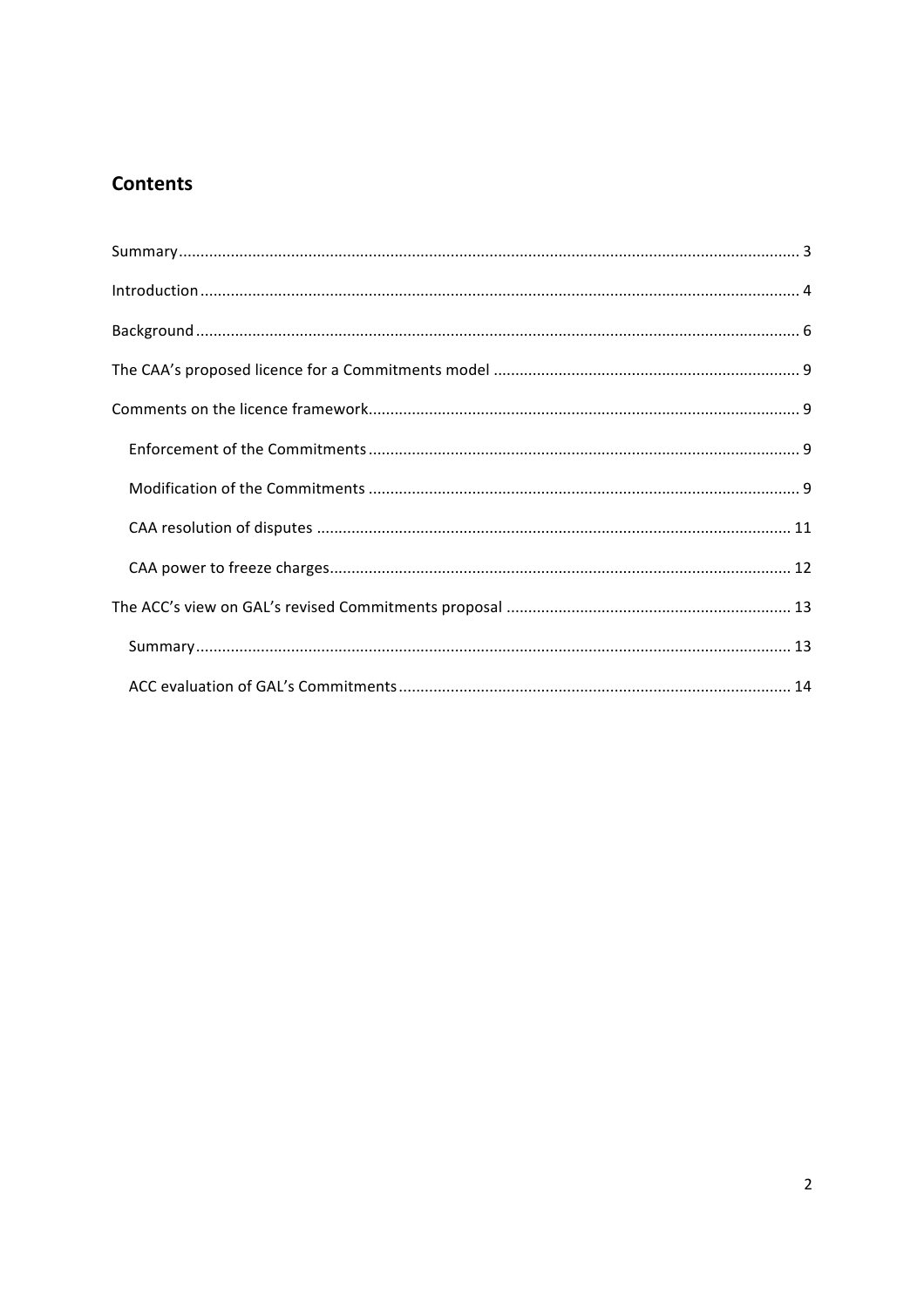## **Summary**

This response outlines the ACC's feedback on the revised commitment terms issued by GAL and the proposed licence conditions set out by the CAA.

While the majority of the modifications that the CAA has made to the licence are welcome, the airlines are in agreement that the modifications GAL has made to the terms of the proposed Commitments do not go far enough to remedy the risk of the airport exercising its significant market power. Moreover, they are also a long way off the terms airlines would expect in a normal commercial relationship, which we have not been asked to comment on in this response.

We, therefore, currently do not view the creation of such commitments (as currently proposed by GAL) as an effective remedy for the substantial market power that Gatwick continues to hold and it is difficult to see what benefits they offer passengers over RAB regulation. 

We remain open to working with the CAA to further develop this proposal however, given the relatively limited timescale until the start of Q6, and the significant issues that need to be overcome, the ACC believes that unless GAL makes significant changes soon to its proposed commitments RAB regulation will be more appropriate. If the CAA is going to further explore the potential for price commitments it will need to be clear and precise about the requirements and benefits of any commitment regime.

In addition, it is vital that airlines are fully involved in any further work on commitments. GAL has not had meaningful engagement with airlines on the development of commitments and it is very unlikely that we will be able to support commitments if we are not fully involved in their development.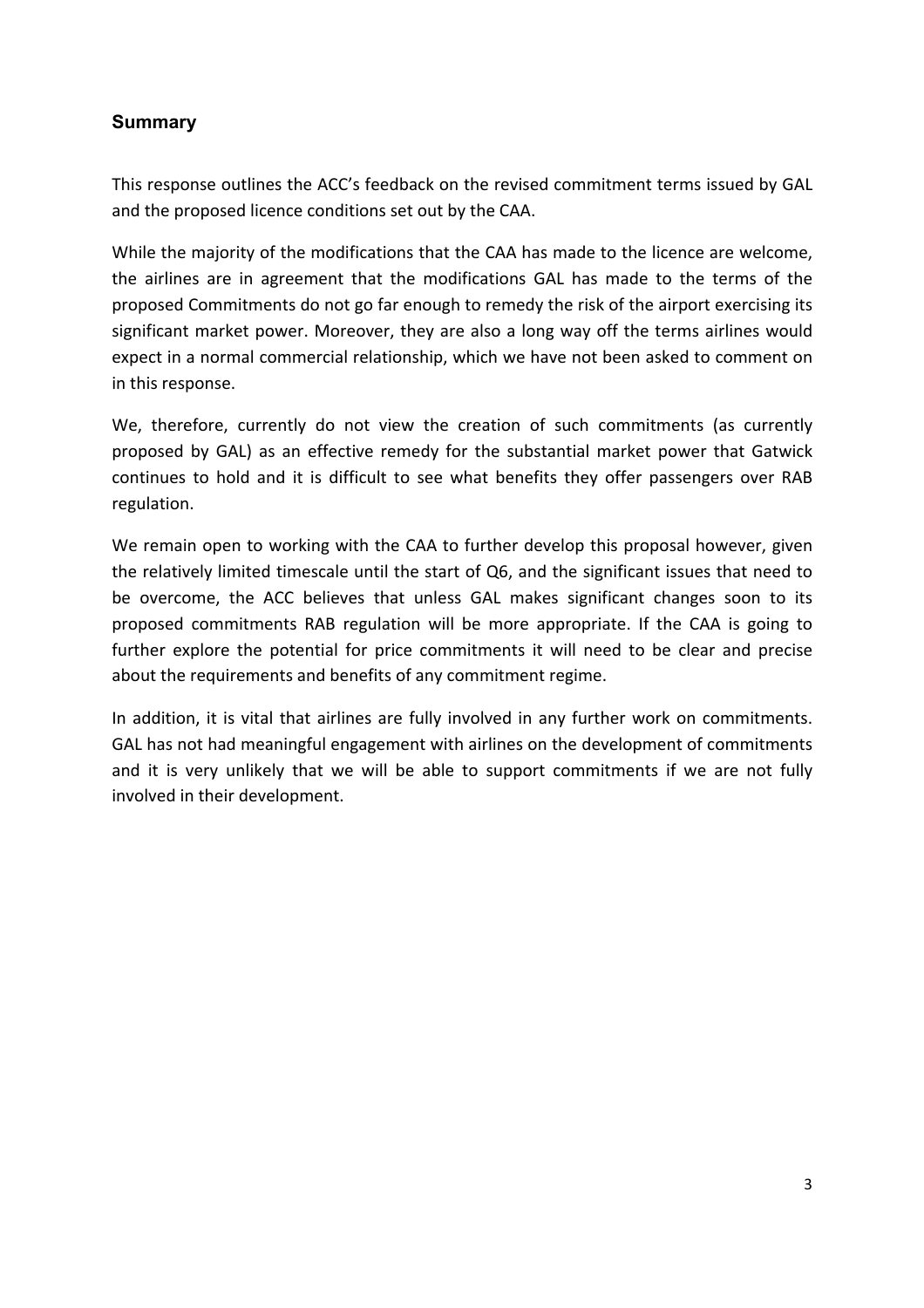## **Introduction**

The ACC welcomes the opportunity to respond to the CAA's consultation letter of 8 July 2013 on price commitments. The ACC continues to believe that GAL holds significant market power. Despite this, we have been open to considering the concepts being explored around alternative forms of regulation and in particular contracts and commitments at the airport. However, as they were initially proposed by GAL we did not see these as a remedy to GAL's substantial market power.

As such, the ACC provided detailed responses to the initial commitments proposal put forward by GAL. We welcomed the extent to which some of these comments had been addressed by the CAA in its initial proposals. Since the publication of the CAA's initial proposals. GAL has published an updated version of its commitments and the CAA has provided more detail of how GAL's proposed commitments would operate within a regulatory licence. It is worth noting that this regulatory licence is not part of GAL's proposal.

We note the CAA has asked for feedback on two main questions:

- a) The CAA's proposed licence for a commitments model;
- b) Whether GAL's revised commitments proposal addresses concerns that terms in the commitments would not be in the interest of end users.

This response addresses these two questions in turn. Whilst this response focuses on the licence proposals put forward by the CAA, the market power assessment published by the CAA is important context. The ACC and individual airlines have responded separately to this consultation.

Before addressing the licence and commitment terms, it is worth noting, we are currently unpersuaded that the benefits of GAL's most recent proposal on commitments are greater than a traditional RAB-based licence. In particular, we think some of the benefits GAL see from commitments could be achieved through RAB regulation:

- Flexibility could equally be built in to a RAB based approach, for example by allowing for certain uncontroversial changes to be made by agreement  $-$  this is specifically permitted under the new Civil Aviation Act:
- We do not see any evidence that competitive contracts are more likely to emerge under a commitments approach and note that contracts would also be possible under a RAB based price cap without commitments;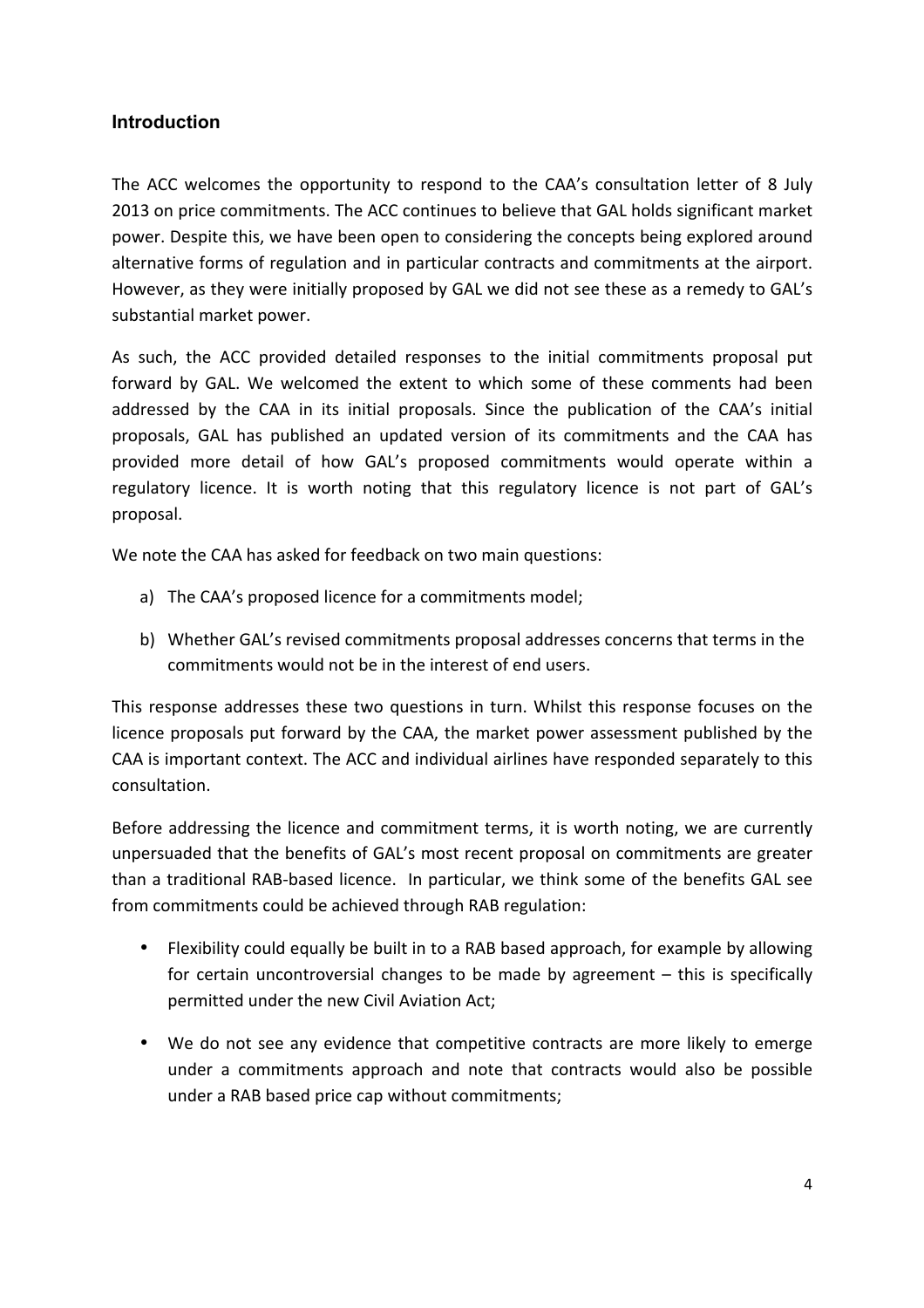• commitments are untried and untested and it is not clear that costs would be lower than under a RAB based approach which is fairly clear and uses relatively standard approaches to modification and enforcement.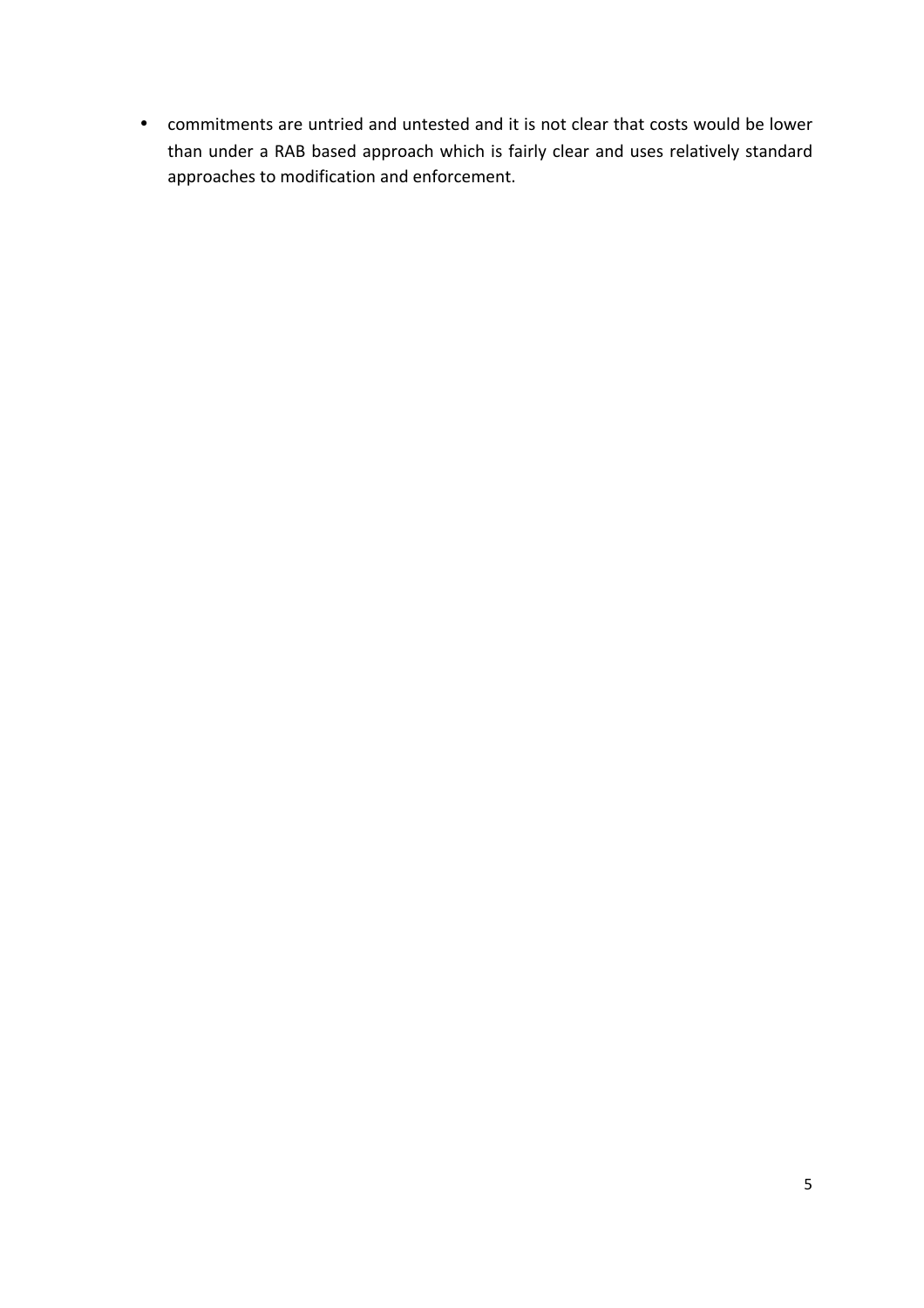## **Background**

The CAA's initial proposals expressed a preference for a 'commitments' based regulatory model for GAL in Q6, with some suggested modifications from the proposal put forward by GAL in its business plan in February. If these modifications cannot be agreed the back stop regulation will be a traditional RAB based mechanism.

The ACC welcomed the assessment from the CAA that there were a number of issues with GAL's proposal. In particular the CAA highlighted that the enforceability and the terms of the commitments are such that they do not offer sufficient protection to be in the passenger interest.

The ACC agreed that the commitments proposal previously put forward was not workable and provided evidence on this in a submission which centred around 6 main issues:

- The legal status of the commitments was inadequate  $-$  exposing airlines and passengers to significant risk;
- The proposed price in the commitments was too high and did not represent value for money for passengers;
- There was too much uncertainty around future charges; for example, from potential runway 2 costs and service bonuses;
- The commitments did not encompass all the charges paid at the airport exposing passengers to significant risk from residual charges;
- The service proposals did not address the concerns set out by the ACC with GAL's original proposals; and,
- For these reasons the proposed commitments did not remedy Gatwick's significant market power

The CAA suggested a number of changes, in its initial proposals, that would need to be made to the commitments proposals to make them a workable solution to protecting passengers from GAL's market power in Q6. The first set of changes were new licence conditions that would need to be introduced to ensure the regulatory back-stop would provide enough protection. The CAA's initial views were that a licence should include:

• A condition enabling the CAA to enforce the commitments. This would provide a direct response to concerns about enforceability and would allow enforcement in the interests of end users, rather than simply airlines.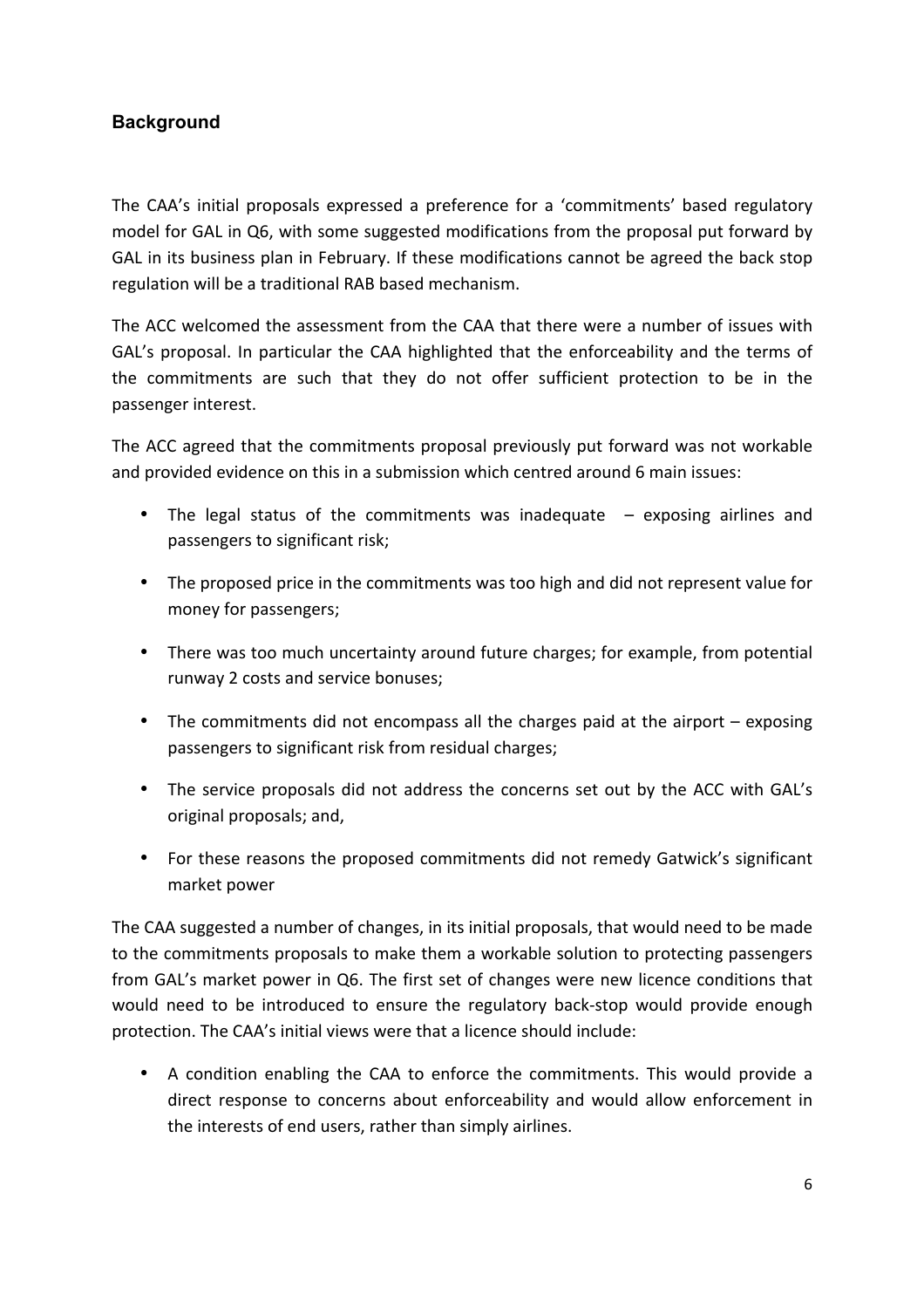- A condition preventing GAL from altering the commitments without good reason and from withdrawing the commitments. This would address the concerns that the conditions of use could allow the airport to unilaterally vary or withdraw the commitments.
- A condition allowing the CAA to direct changes to the commitments in response to a dispute where the commitments are operating against the user interest. This power would operate within quite narrowly defined circumstances.
- A condition allowing the CAA to introduce a freeze on charges if it is undertaking an investigation. This would prevent detriment during the time it takes to remedy the failure of the regime, for example while new licence conditions are introduced, or the MPT is being reassessed.

The ACC agreed with the CAA's assessment that any commitments framework should be backed up by a regulatory licence. However, if the commitments were just backed up by a licence some airlines identified significant problems and considered that the whole approach of having the Commitments simply backed by a licence would be questionable as a matter of law.

Other than the regulatory licence, the CAA's initial proposals also raised a number of other issues with GAL's proposals. These were around:

- **Price**: The CAA would want the commitments to offer a price that is fair.
- **Efficiency**: The amendment of the full pass through of the costs of changes to security requirements, to something similar to the Q5 arrangements, the removal of the pass through of taxation changes, and the removal of the pass through of development costs of a second runway.
- **Service quality**: The level of rebates and bonuses in the service quality scheme should prevent service quality from being reduced and provide bonuses only where there is significant outperformance of existing levels of service quality. The commitments should also include protection against repeated failures to meet service quality targets. Airline service quality targets should also not distort competition between airlines.
- **Capex**: A commitment to deliver any outputs resulting from the capex plan that are over and above the outputs that would be reflected in the service quality regime.
- **Consultation**: The commitments should include consultation requirements beyond those required by the ACD and address the significant information asymmetry between GAL and the airlines: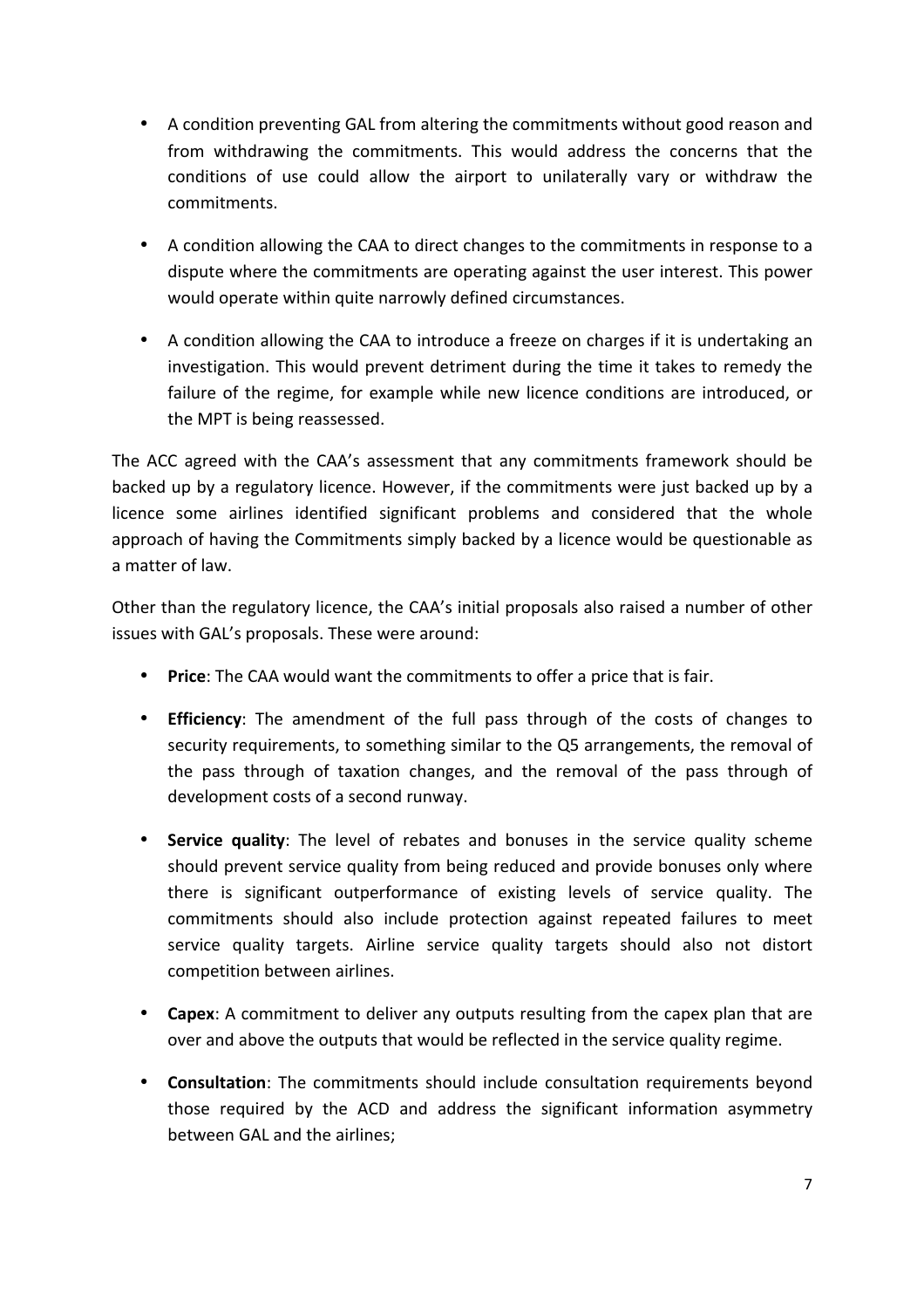- **Transparency**: The commitments should provide sufficient information to airlines to allow them to understand whether charges are reasonable.
- Operational resilience: The commitments should provide clarity on what GAL will do and how it will interact with other operators at Gatwick to ensure the availability and continuity of airport operation services to further the interests of passengers, particularly during disruption.
- Financial resilience: The commitments should provide clarity on what GAL will do to ensure the financial resilience and continuity of service.

The ACC, therefore sought to engage with GAL during the CAA's consultation period to understand its reaction to the CAA's initial proposals and whether it would be providing an updated proposal on commitments.

GAL shared an updated version of its Commitments on the  $7<sup>th</sup>$  June. As this came relatively late in the consultation period, and did not include a revised price, the ACC simply provided some initial points about the updated proposal from GAL in its response to the CAA's initial proposals:

- GAL maintained that a regulatory, licence back-stop was not needed and as such was not included in the updated commitments. The ACC continued to believe that a licence is desirable to provide sufficient protection for passengers (note that some airlines are looking at this again with GAL);
- GAL had not included an updated price in its proposals  $-$  this made it impossible to assess the commercial viability or value to passengers of any proposal;
- There remained significant uncertainty around future charges; for example, from potential runway 2 costs and service bonuses; and,
- There remained a proposal to include service standards on airlines which the ACC does not believe are appropriate, given the current SQR regime.

We, therefore, currently do not view the creation of such commitments (as proposed by GAL) as an effective remedy for the substantial market power that Gatwick continues to hold. 

Since this feedback was provided, GAL has released an updated price on its commitments and the CAA has revised its licence proposal. This response focuses on these elements.

It is worth noting that GAL maintained its view in the updated proposals that commitments could be implemented without a licence and at least one airline is considering with GAL whether this proposal is viable.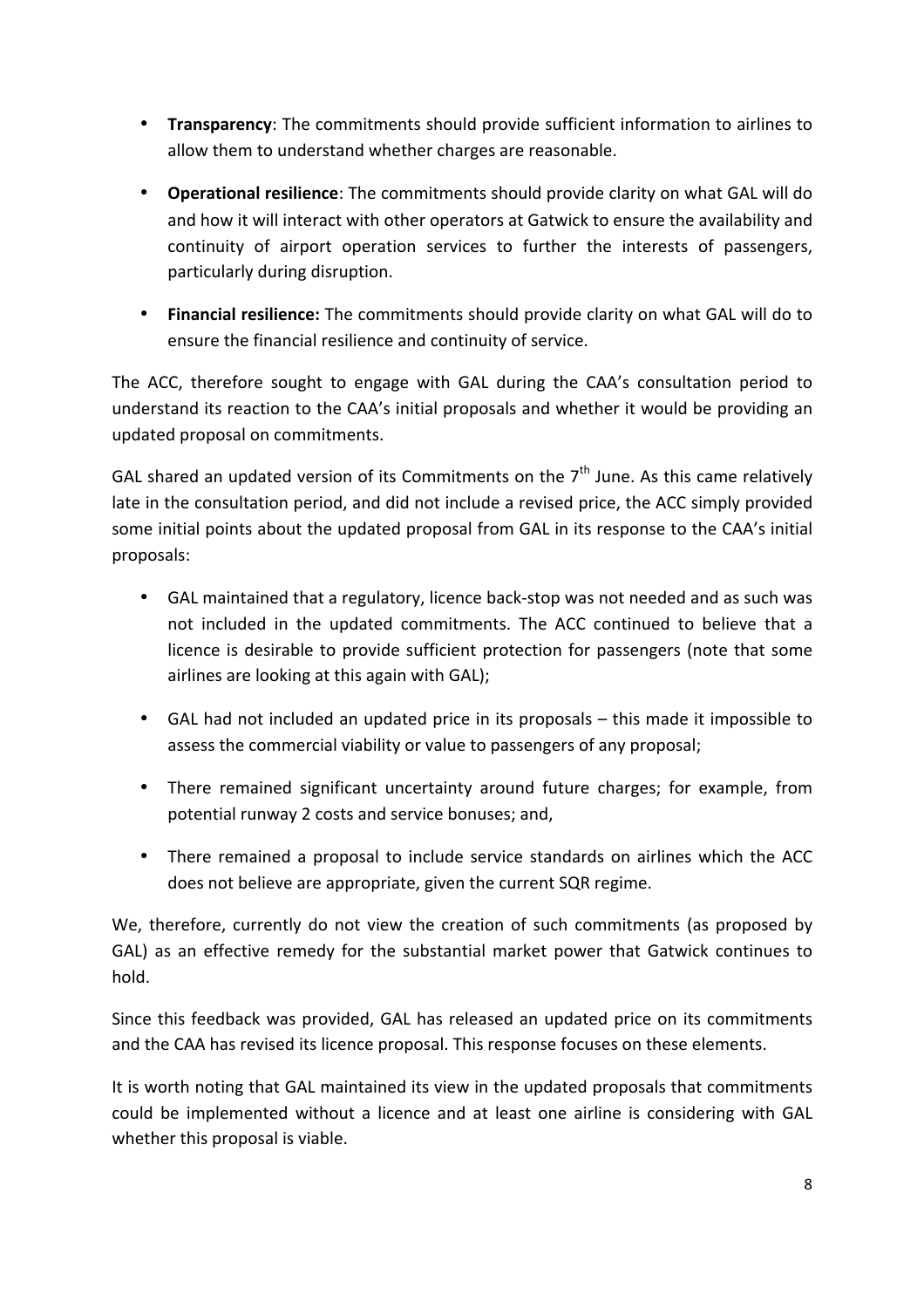## **The CAA's proposed licence for a commitments model**

The ACC appreciates the efforts made by the CAA to address concerns raised by airlines with the licence framework for the proposed commitments approach.

However, we do have a number of remaining concerns on the detail of the proposed licence framework and on the terms and conditions of the proposed commitments. These concerns are set out in detail below.

The ACC comments are set out on the basis that commitments are delivered through a licence.

### **Comments on the licence framework**

### **Enforcement of the commitments**

The ACC support Condition 3.1 as a necessary and effective licence term, incorporating the commitments into the licence. A breach of a commitment would therefore represent a breach of a licence condition and all the enforcement powers under the Civil Aviation Act 2012 (the "Act") would be available to deal with it.

Condition 3.2, requiring compliance in a manner designed to further the interests of users of air transport services in specified particulars, is also a positive move that should have the effect of filling unintended gaps in the commitments and minimising the risk of unfavourable interpretations of them by GAL. As a drafting point, we consider that Condition 3.2 needs to be modified to say, "*In complying with the commitments and this Condition* 3..." as we are not convinced that the existing drafting is sufficient to have the intended effect. Condition 3.1 turns the commitments into licence conditions but it is not obvious that it makes them part of "this Condition 3".

Conditions 3.1 and 3.2 successfully address our objection that it could be considered unlawful to impose obligations in a form that were not capable of being enforced under the Act.

### **Modification of the commitments**

The CAA's draft licence conditions make good progress in addressing many of our previous concerns about modification of the commitments. 

In particular, the CAA's revised proposal addresses the concern that GAL could alter or withdraw from the conditions of use, by making the commitments conditions of the licence. As such, none of the commitments can be varied unless the subject of a specific exception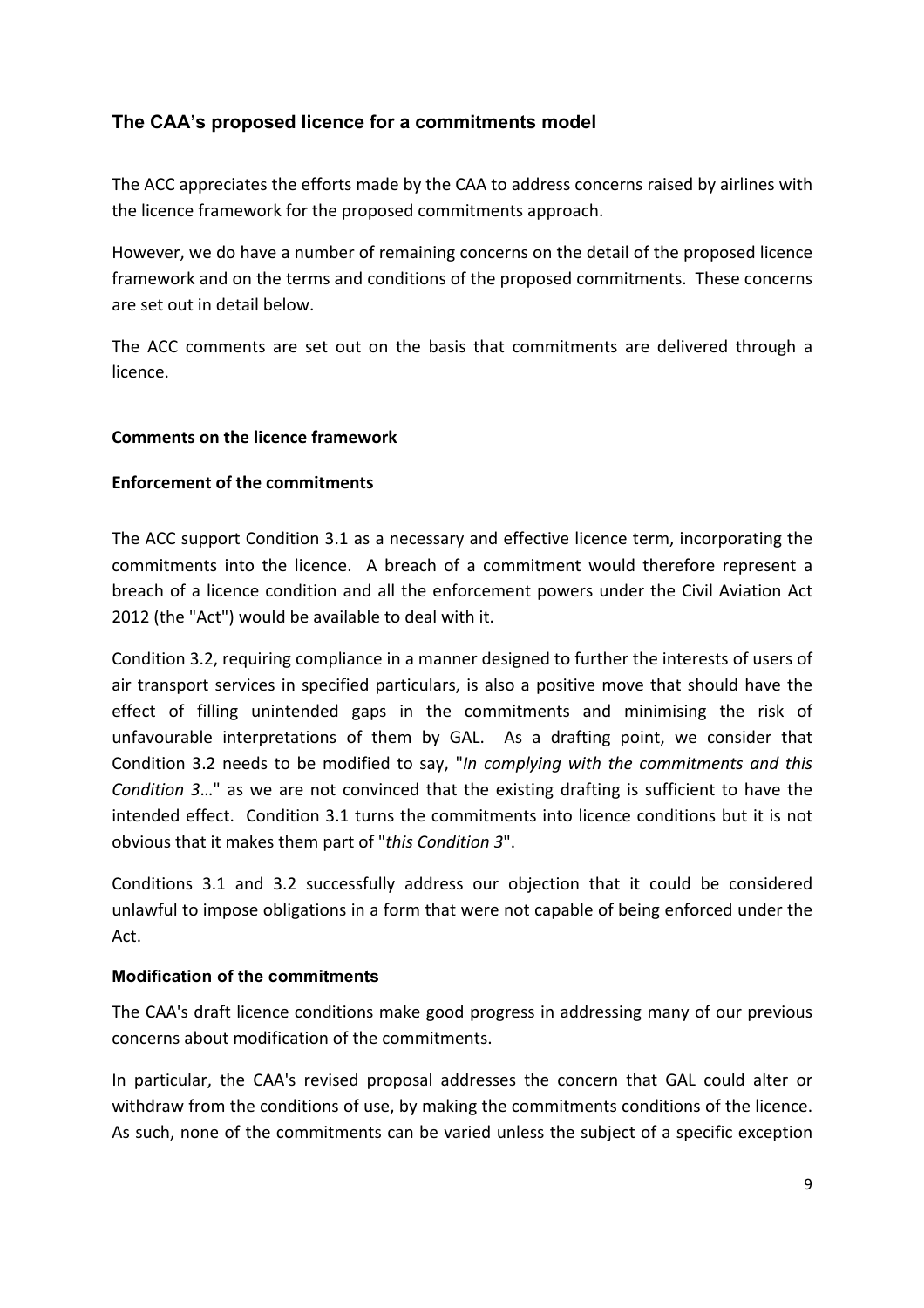(set out in the commitments and, hence, in the licence) allowing variation in particular circumstances. We consider that this is an effective mechanism.

We previously expressed concern that the CAA appeared to envisage GAL having the ability to unilaterally vary at least some of the commitments where it had an undefined "good reason" for doing so. Whilst we still do not have the drafting for the relevant provisions of the commitments, it now appears that the only power to vary will be as specified in the commitments and thus, for example, where there is approval by x% of airlines paying fees calculated under the commitments. We consider that this could address our concern (subject to comments below about the particular percentage).

We previously expressed concern that the proposal would remove the statutory processes surrounding the modification of regulatory obligations, including rights of appeal. The CAA has correctly pointed out that section 21(3) of the Act envisages circumstances in which conditions can include powers of modification other than under the provisions of the Act (and, thus, without a right of appeal under the Act). Changes are possible only:

*"if it specifies or describes—*

- *(a) the circumstances in which it may be modified,*
- *(b)* the types of modification that may be made, and
- *(c)* the period or periods in which it may be modified."

We cannot say if these requirements are satisfied until we see the drafting for the variation provisions in the commitments, but we can see that the conditions could be satisfied. The drafting implies that the power to modify in this way should be limited to a narrow range of situations.

Subject to the drafting of the relevant provisions of the commitments, the approach suggested by the CAA could be sufficient to overcome our objections based on modification powers to the legality of licence-based commitments.

We do still, though, have an issue of principle with the modification proposals. We accept that there are circumstances where modifications will be uncontroversial and where there is a good case for some sort of "fast track" procedure. It may be that if there are very high levels of support by airlines and by GAL for a modification then it is enough that the CAA has a power to intervene of its own motion relying on Condition 3.2 if it considers that the amendment nevertheless is not in the interests of air transport users. Where, however, there is significant airline opposition (which could be the case with objections from airlines accounting for significantly less than 49% of fees paid under the commitments), we do not agree that the rights available under section 22 should be denied, namely: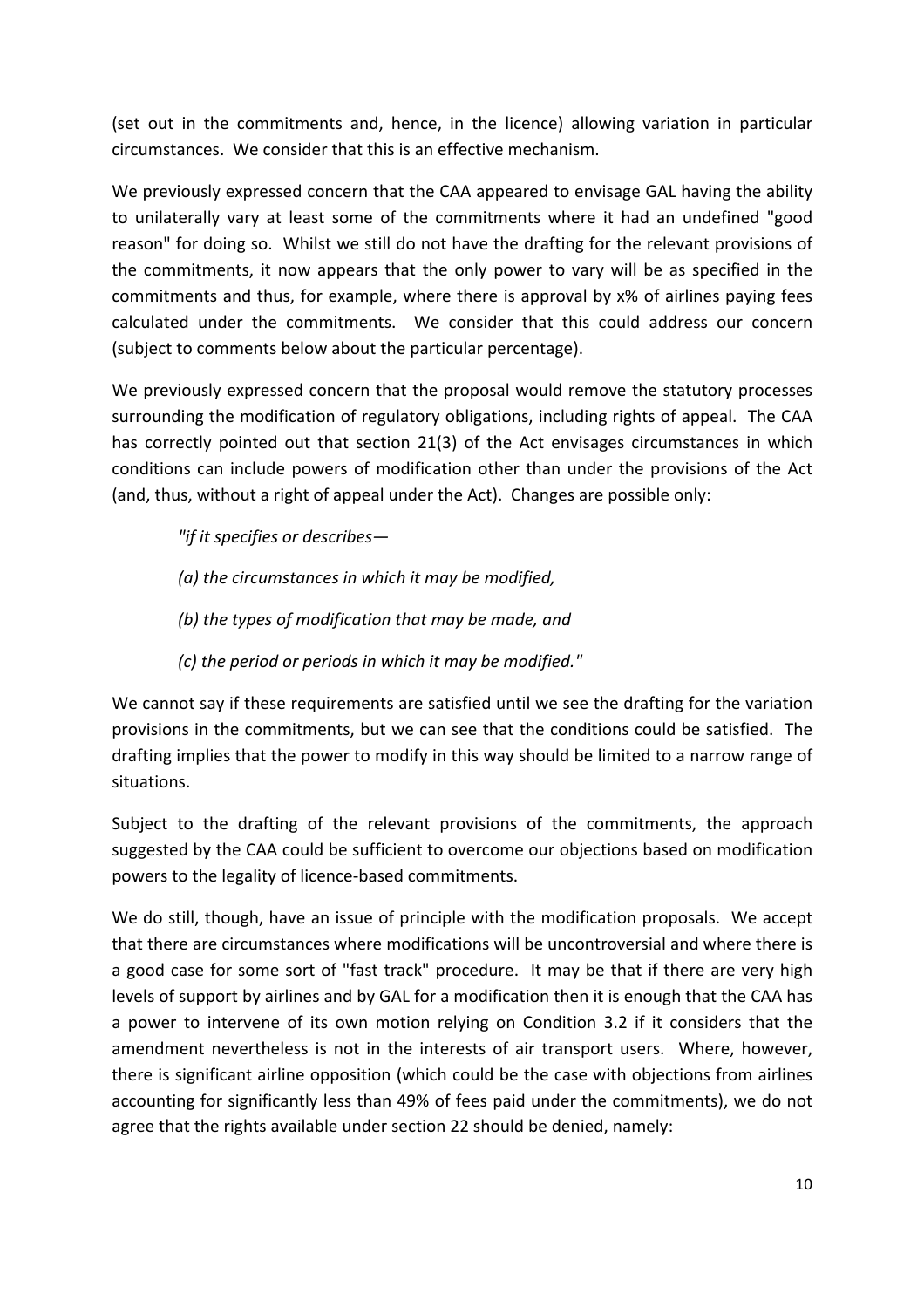- a formal explanation of the reasons for making the modification;
- a period for making formal representations;
- a reasoned response to representations; and
- a right of appeal rather than just judicial review.

In the circumstances, we would suggest that the ability to use the section 21(3) route rather than the section 22 route should be restricted to those circumstances where there is unanimity over the proposed modification or, perhaps, a very high percentage of airlines in support. Of course, the extent of airline support could be something taken into account by the CAA under section 22.

The other issues with any proposed approach to modification depending on endorsement by a given percentage of airlines paying fees under the commitments are that:

- There may be issues about how to calculate the relevant percentage, e.g where an airline pays some fees under the commitments and some under bilateral agreements or where percentages vary over time. This is only compounded by the fact that support required varies depending on the type of modification; and
- there may be circumstances where it would be legitimate for an airline to object to a modification even if it does not pay fees under the commitments or otherwise qualify to be counted in the relevant percentage, yet the section  $21(3)$  approach would not necessarily give any prior notice to that airline or any opportunity to make an informed objection.

We therefore propose that the modification process in the commitments requires the support of airlines representing a higher percentage passengers, excluding any airlines unaffected by the change. This would at least minimise the risks in this respect since it would effectively limit use of the mechanism to uncontroversial proposals.

### **CAA resolution of disputes**

We remain unsure what the CAA has in mind in respect of dispute resolution. Paragraphs 22 and 23 of the letter create some confusion.

It appears that the CAA has in mind acting as an avenue of appeal from arbitral decisions under the commitments in relation to proposed modifications. This appears to be based on a misunderstanding of what GAL is proposing. GAL does not appear to suggest that there should be any role for an arbitrator or independent adjudicator in modification of the commitments. Modification depends simply on numbers of airlines in support - 51% of the relevant airlines. The independent adjudicator role described in the heads of terms for the commitments appears to be limited to disputes over compliance with the commitments, not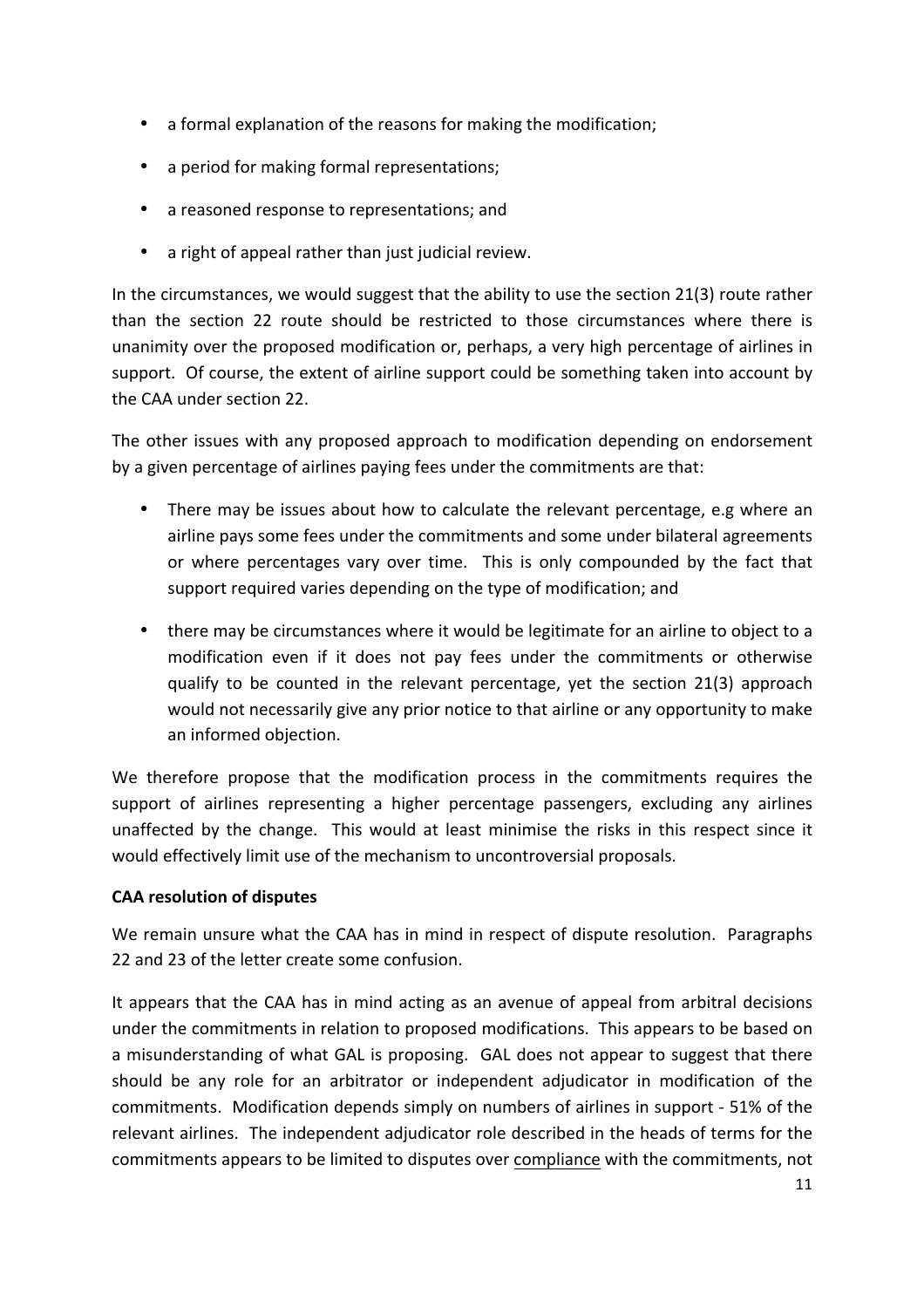over modification to them. Moreover, the decision of the independent adjudicator is only temporarily binding pending a reference to the courts or mutual agreement, so there is no need for an appeal to the CAA.

In the circumstances, we consider that draft Conditions 3.4 to 3.6 should be deleted and Condition 3.7 modified to delete reference to Condition 3.5.

### **CAA power to freeze charges**

The CAA has provided a little more information on how the proposed power to freeze charges would work and why it is limited to charges. This extra information is sensible. We still believe, though, that the power should go further and allow the CAA to reduce charges. At a minimum, we believe that it should allow the CAA to reverse any recent increase in charges not explicitly approved by the CAA as our concern is that the commitments, being novel, may leave scope to GAL to increase prices without prior notice to or approval by the CAA in some circumstances but in a way that is nonetheless seriously detrimental. The CAA needs to have powers to enforce quickly and effectively and it may not always be in a position where it can act before an increase is imposed. Merely freezing prices is not enough, especially as it is not clear whether this would be a nominal or real terms freeze.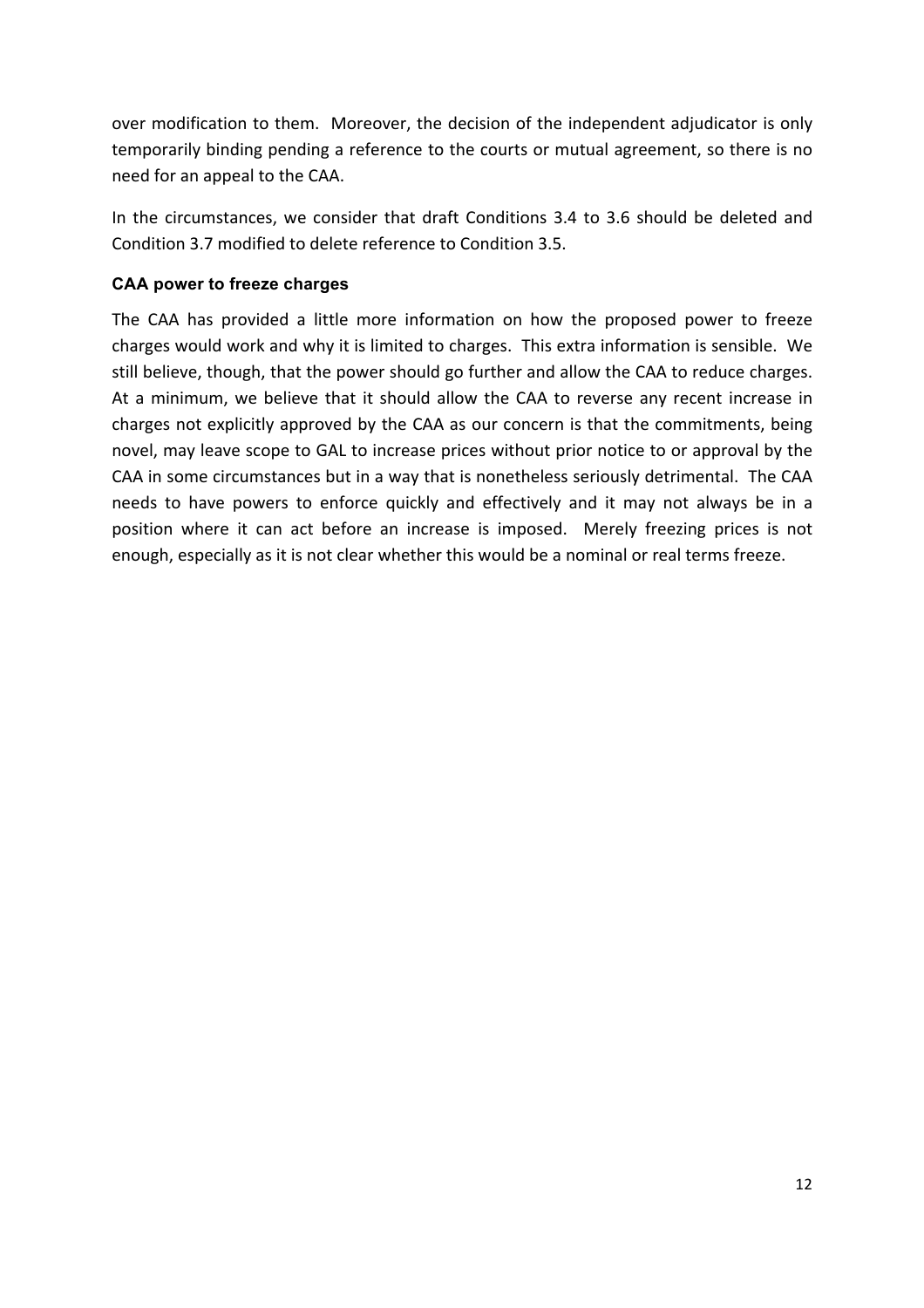## **The ACC's view on GAL's revised commitments proposal**

### **Summary**

The CAA has asked for a view on whether GAL's latest proposal on commitments addresses the concerns raised previously. The ACC's view is that the latest version of GAL's proposals are not in the interest of passengers and contain a number of issues and risks.

Moreover, the ACC notes that the revised terms are also a long way off the type of commercial agreements we would normally expect. With GAL appearing to 'cherry-pick' elements of a contract it finds attractive whilst offering little or no safeguards to its customers or the passengers they carry.

In particular:

- The proposed price remains too high. There are also considerable risks to the out turn price to be paid by airlines caused by the CRD, any second runway proposal, generous bonus payments [we do not have a common view on these two];
- The pricing principles that will be used by GAL do not form part of the commitments and are subject to change;
- The ACC considers that GAL's ability to change the terms of the commitments needs to be more tightly constrained;
- The ACC believes there are significant weaknesses with the service quality regime proposed and if commitments are to be workable, a more commercial, focussed and output based regime needs to be enforced. In particular, with neither commitments to deliver particular capital projects, nor a strong service quality regime, there is a significant risk that GAL would delay necessary investment or refuse to make investments unless airlines agreed to further price increases.
- It is not clear that airlines would be provided with sufficient information to be able to ensure that GAL's charges were consistent with the price commitments. Even so, monitoring compliance with the commitments would be much more complex than monitoring a RAB based price control and there would be significantly less certainty about the price path of airport charges over the period.

There also remains considerable uncertainty over the process after 7 years both from the CAA and GAL as to how market power and the appropriate ongoing form of regulation and price will be judged.

The ACC does therefore not believe that GAL's revised commitment proposals are in the interest of end users.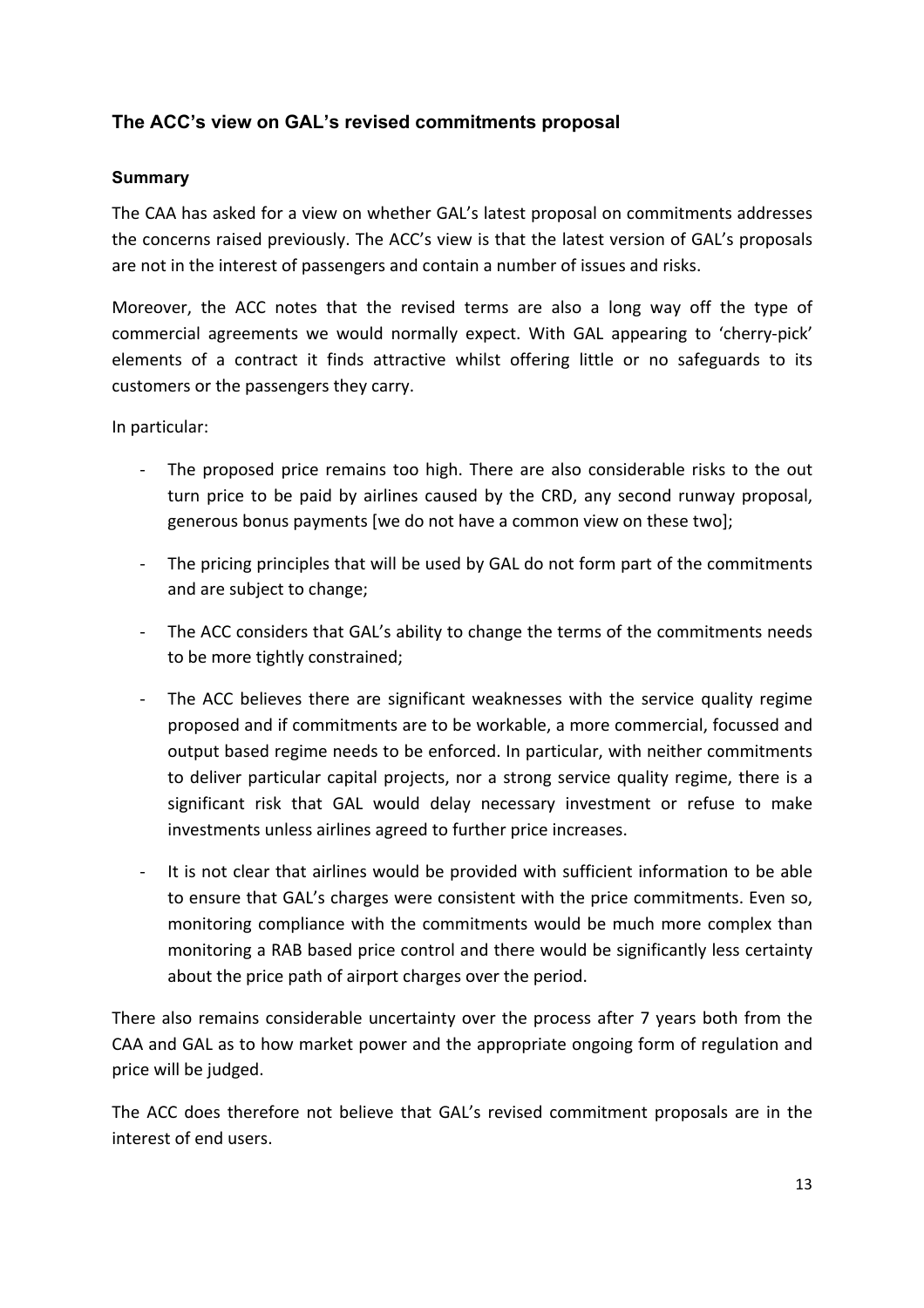### **ACC evaluation of GAL's commitments**

The ACC has a number of further detailed points on the revised terms. These are explained below and ACC airlines will individually provide further comment.

## **Pricing**

- The commitments proposal of RPI +2.5% is above the CAA regulated price proposal of RPI+0% for a 7 year period, which itself was above the ACC's view on an efficient price settlement;
- GAL seeks to advise of a blended yield of RPI +1.5%, which would reflect the average price paid by airlines, it is therefore difficult to assess the price path for individual airlines so we have to assume the price of RPI +2.5%. It could also be difficult to monitor compliance with the RPI+1.5% blended yield cap as other airlines will not be able to see the contracts or the resulting revenues and the CAA would not provide independent assurance as they do currently.
- There are considerable risks to the out turn price to be paid by airlines caused by the CRD, any second runway proposal, generous bonus payments;
- The pricing principles that will be used by GAL do not form part of the commitments and are subject to change.

### **Second runway**

• The ACC believes it is inappropriate for passengers to pay an open ended sum in advance for the development of a second runway. These charges should only be passed on once any second runway is operational.

### **S Factor**

• The ACC believes the inclusion of an s-factor within price commitments is inappropriate. We would expect changes, either tightening or loosening of security policy, to be included within an overall price. If a major change occurred then there are processes to re-open the commitments which would be more appropriate.

### **Airline Service Quality**

- Whilst individual airlines have different views on whether airline service standards could be included in a bilateral contract, the ACC continues to have a number of concerns with the airline service standards included by GAL in its draft commitment terms:
	- a) It is not for GAL to set airline service standards. The passenger purchases a ticket with an airline based on the experience the airline has sold to the passenger and that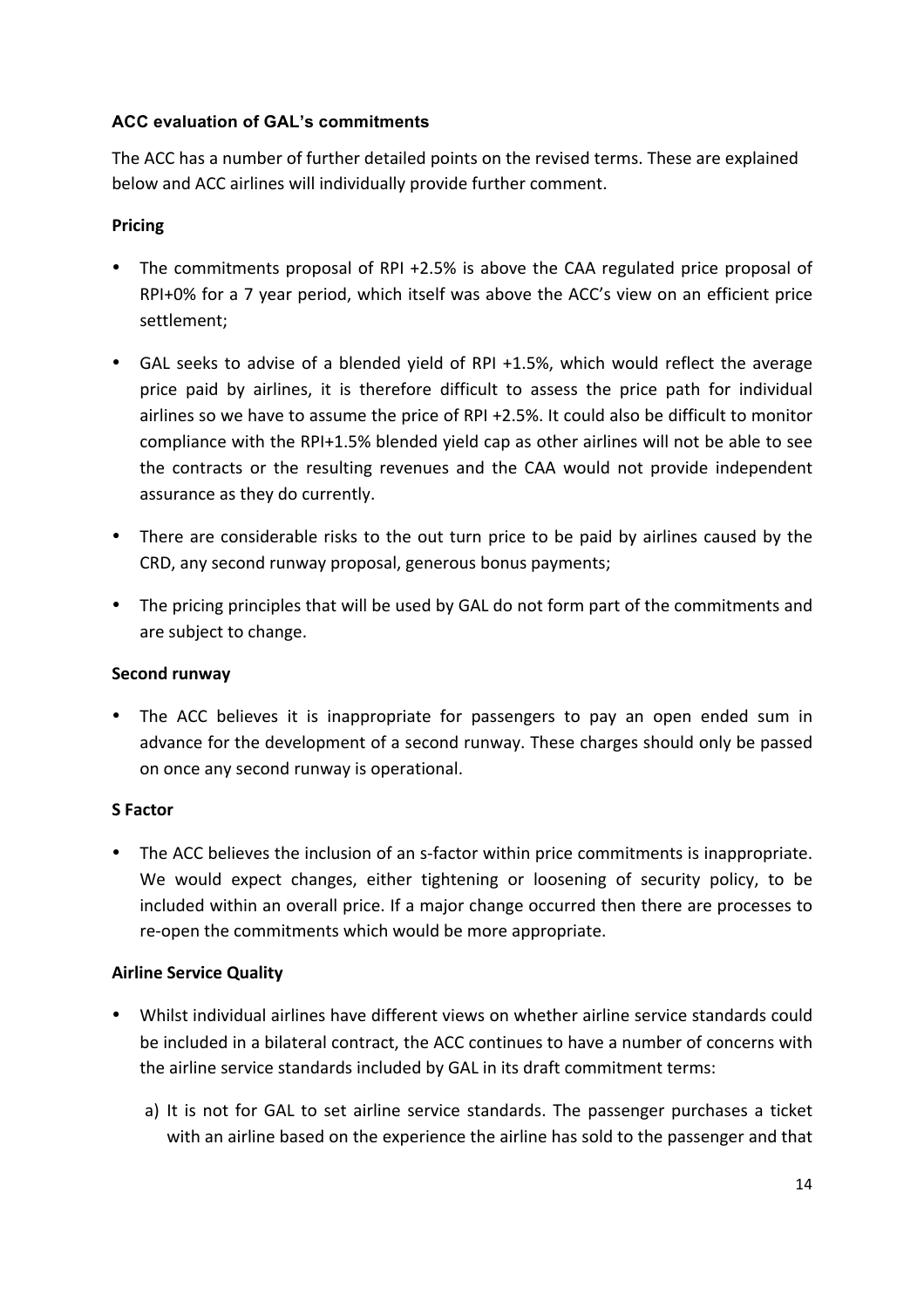the passenger expects to receive from such airline. The contract is between the airline and passenger only.

- b) The airlines are responsible to passengers only for airline service quality. Therefore it is not acceptable for GAL to able to forego rebates to airlines based on the airlines performance to a passenger.
- c) In addition, GAL is maintaining a right to unilaterally adjust the standards which is not acceptable.
- d) Moreover, if these terms are to be included within a regulatory licence it is not appropriate for the CAA to impose economic regulation on airlines who operate in a competitive market.

#### **Core Service Standards**

- GAL sets out the ability to adjust core service standards if agreed by airlines that account for 51% of passengers utilising the airport and 51% of airlines responding in writing. This is not workable as Gatwick has a diverse airline base (low cost, charter, leisure, business) and could be discriminatory on certain airline groups.
- A proposal for how to amend this is covered in the licence section of this response.

#### **Service Quality Regime and CAPEX**

- The ACC believes there are significant weaknesses with the service quality regime proposed and if commitments are to be workable, a more commercial, focussed and output based regime needs to be enforced. In particular, with neither commitments to deliver particular capital projects, nor a strong service quality regime, there is a significant risk that GAL would delay necessary investment or refuse to make investments unless airlines agreed to further price increases. We do not consider that the SQR regime, especially the one proposed by GAL, is strong enough to incentivise GAL to make some necessary investments because:
	- a) the rebate payments could be small in relation to the cost of the remedy (it would then pay to fail);
	- b) the SQR scheme does not provide cover for all facilities that are necessary, especially on the airfield. For example, if a taxiway was congested or needed resurfacing, the airport would be unlikely to pay rebates;
	- c) under GAL's proposals, rebate payments would be around half the existing level and could be offset by generous bonus payments, significantly reducing GAL's exposure to financial risk under the scheme;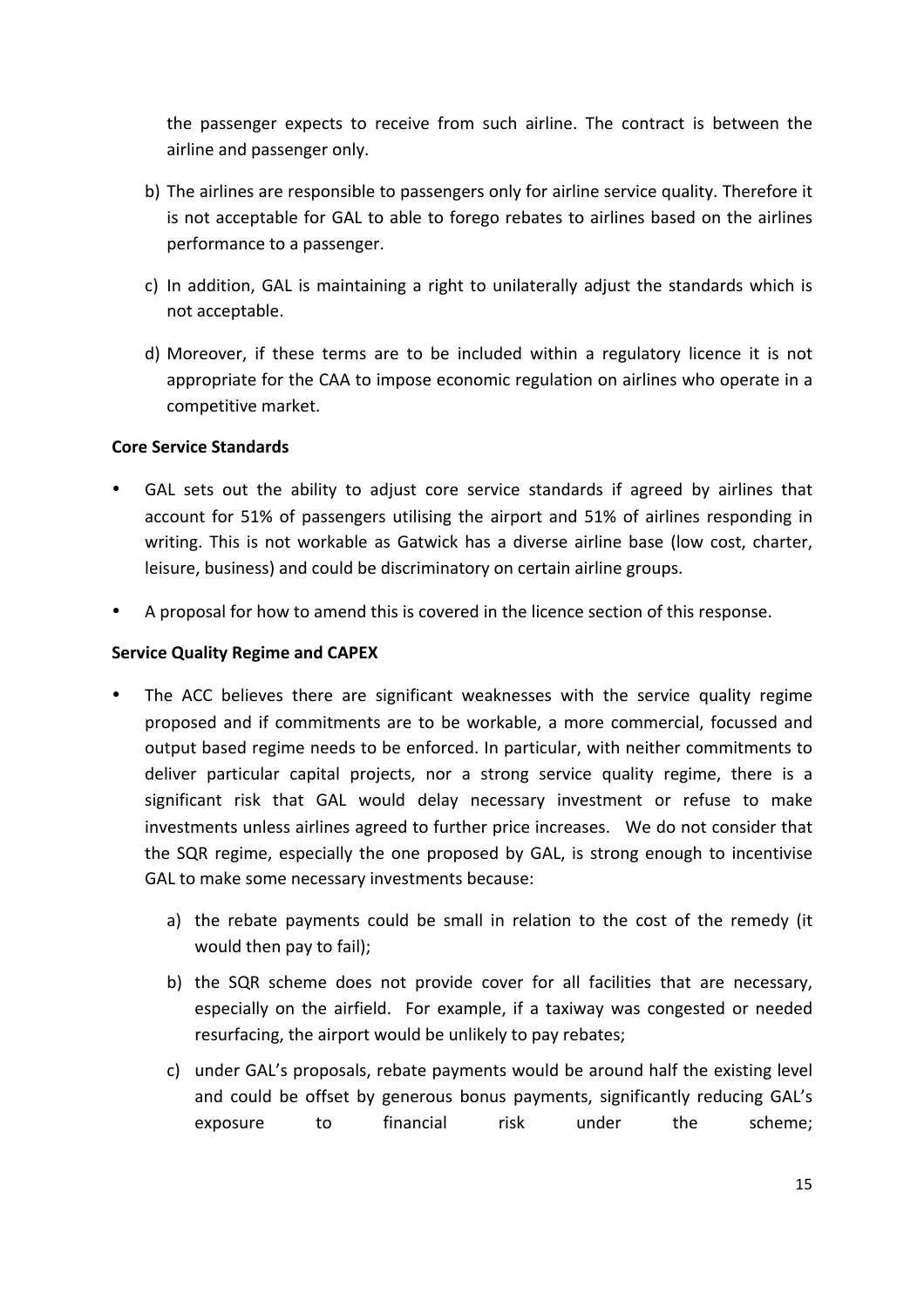d) this would also be further compounded by the incentive to spend capital by virtue of future profits being linked to the RAB being gone.

- GAL has said that it is incentivised to deliver capital investment but this has to be backed up with a more robust contractual commitment to deliver outcomes needed for passengers.
- It is not clear how GAL will consult with airlines (who are best placed to represent passengers) on future infrastructure requirements. Combined with a very weak service quality commitment the ACC has significant concerns that this could lead to a degradation of service to passengers.

#### **Contractual Obligations/ General**

• The airlines still remain in the commitments proposal "the insurer of last resort". In a standard commercial relationship, the supplier would have a contractual liability for direct costs incurred by the customer through supplier under performance or negligent actions. For example, if GAL closed a runway due to a lack of action within its control, which resulted in the airline having to hotel, feed, refresh or compensate passengers, GAL is not liable for these direct costs. This is unacceptable in a commercial relationship. For the avoidance of doubt a rebate SLA relating to runway availability is not the measure to compensate for direct costs incurred due to GAL's in action, this rebate is to compensate the customer (airline) for not receiving a service it has paid for. In any case, we understand that GAL does not currently support a runway availability measure.

#### **Financial performance and resilience**

The publication of the airport asset base does not accord with the formula for rolling forward the RAB. A shadow RAB should be reported, using the same calculations. Given the airport's market power and the significant concerns expressed by airlines and the CAA about GAL's proposed commitments, we request that if the CAA does adopt this approach for Q6, it ensures that a return to a RAB based approach.

#### **Operational resilience**

• Whist we welcome and support GAL's proposed commitment to coordinate and cooperate with all relevant parties, using best endeavours to coordinate communication during periods of disruption, we do not support GAL's statement that:

"The Conditions of Use shall require all providers of air transport services and ground *handlers* to comply with rules of conduct relating to minimum service provision and in particular to actions to be taken during periods of disruption."

• Airlines already have strong incentives to meet passenger needs where they operate in a competitive market. They are also liable for large compensation payments under EU